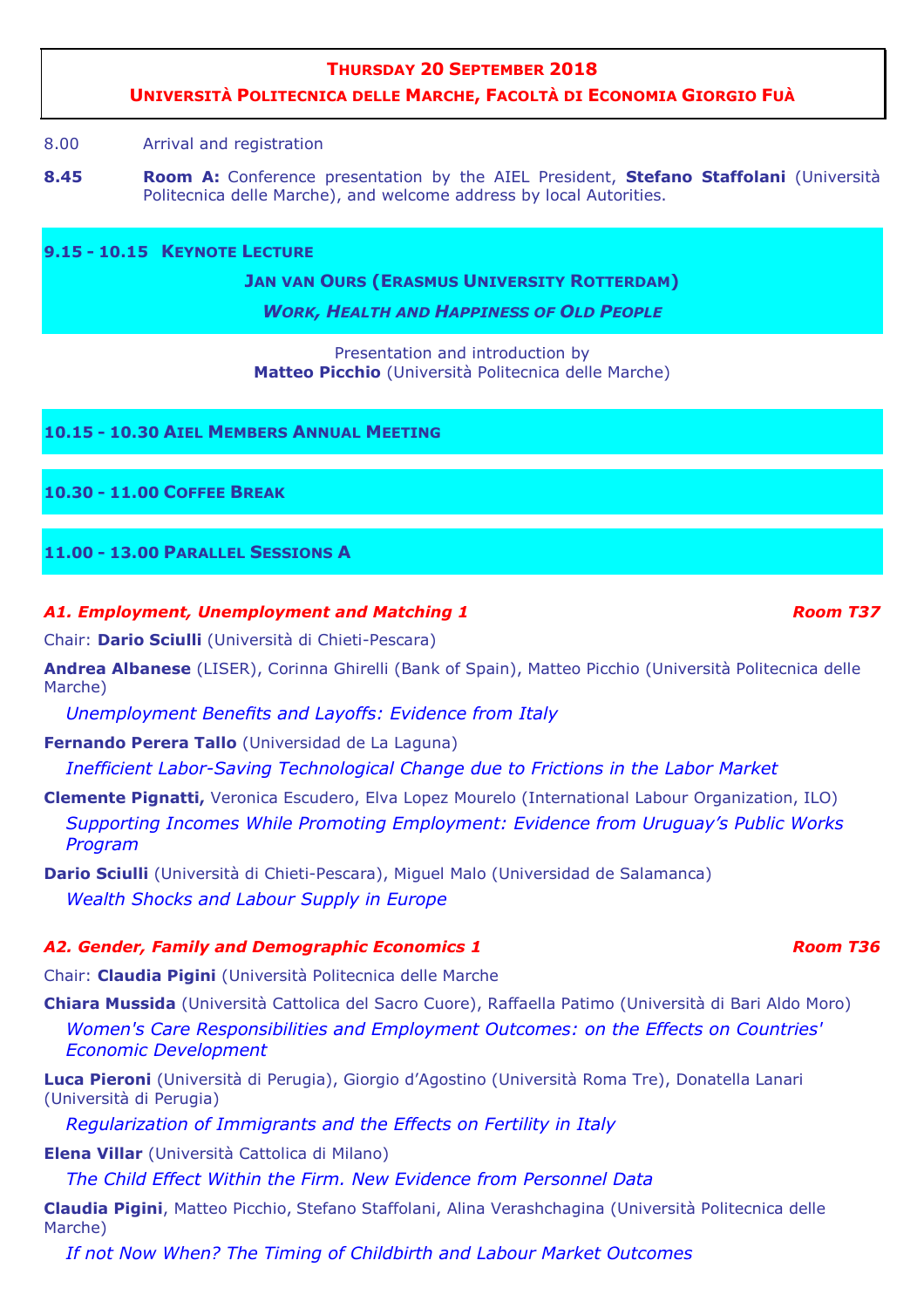# *A3. Wages, Income Distribution and Poverty 1*  $\rho$  *Room T33 Room T33*

Chair: **Giovanni Pica** (Università della Svizzera Italiana, USI)

**Fabiano Compagnucci,** Andrea Gentili (Università Politecnica delle Marche), Enzo Valentini (Università di Macerata), Mauro Gallegati (Università Politecnica delle Marche)

*Structural Change and the Crisis: the Resilience of the Italian Regions* 

**Andrea Lamorgese** (Banca d'Italia), Elisabetta Olivieri (Banca d'Italia), Marco Paccagnella (OECD and Banca d'Italia)

*Spillovers in the Urban Wage Premium* 

**Oksana Nezhyvenko**, Philippe Adair (University Paris-Est Creteil)

*Wage Differentials in EU Transition Economies (2009-2013): Informal Employment and Gender Issues* 

**Chiara Strozzi**, Michele Cantarella (Università di Modena e Reggio Emilia) *Labour Market Effects of Crowdwork in EU and US: An Empirical Investigation* 

# *A4. Institutions and Labour Market Policies 1 Room T32*

Chair: **Claudio Lucifora** (Università Cattolica di Milano)

**Bernardo Fanfani** (Università di Torino)

*The Employment Effects of Collective Bargaining* 

**Isabella Giorgetti**, Matteo Picchio (Università Politecnica delle Marche) *One Billion Euro Program for Early Childcare Services in Italy* 

**Laszlo Goerke** (Trier University Germany), Michael Neugart (Technical University Darmstadt)

*Torstein Veblen, Joan Robinson and George Stigler (probably) never met: Social Preferences, Monopsony, and Government Intervention* 

**Claudio Lucifora** (Università Cattolica di Milano), Andrea Garnero (IZA and CNEL), Enrico Roletto (Università Cattolica di Milano)

*Collective Bargaining Minimum Wage Compliance and Employment* 

# A5. Education, Training and Human Capital 1 and the state of the Room T31 **Room T31**

Chair: **Sergio Destefanis** (Università di Salerno)

**Maurizio Conti** (Università di Genova), Massimiliano Bratti (Università di Milano), Giovanni Sulis (Università di Cagliari)

*Employment Protection, Temporary Contracts and Firm-provided Training: Evidence from Italy* 

**Marco Alberto De Benedetto** (University of Messina), Maria De Paola (University of Calabria) *Politicians' Quality and Electoral System. Evidence from a Quasi-experimental Design for Italian Cities* 

**Luca Fumarco** (STATEC Research), Stijn Baert (Ghent University) *Younger and Dissatisfied? Relative Age and Life-satisfaction in Adolescence* 

**Sergio Destefanis** (Università di Salerno), Cristian Barra (Università di Salerno), Vania Sena (Essex University), Roberto Zotti (Università di Torino)

*Performance of First-year University Students in Italy and Academic Reforms* 

# **13.00 - 14.00 LUNCH BREAK**

**14.00 - 16.00 PARALLEL SESSIONS B**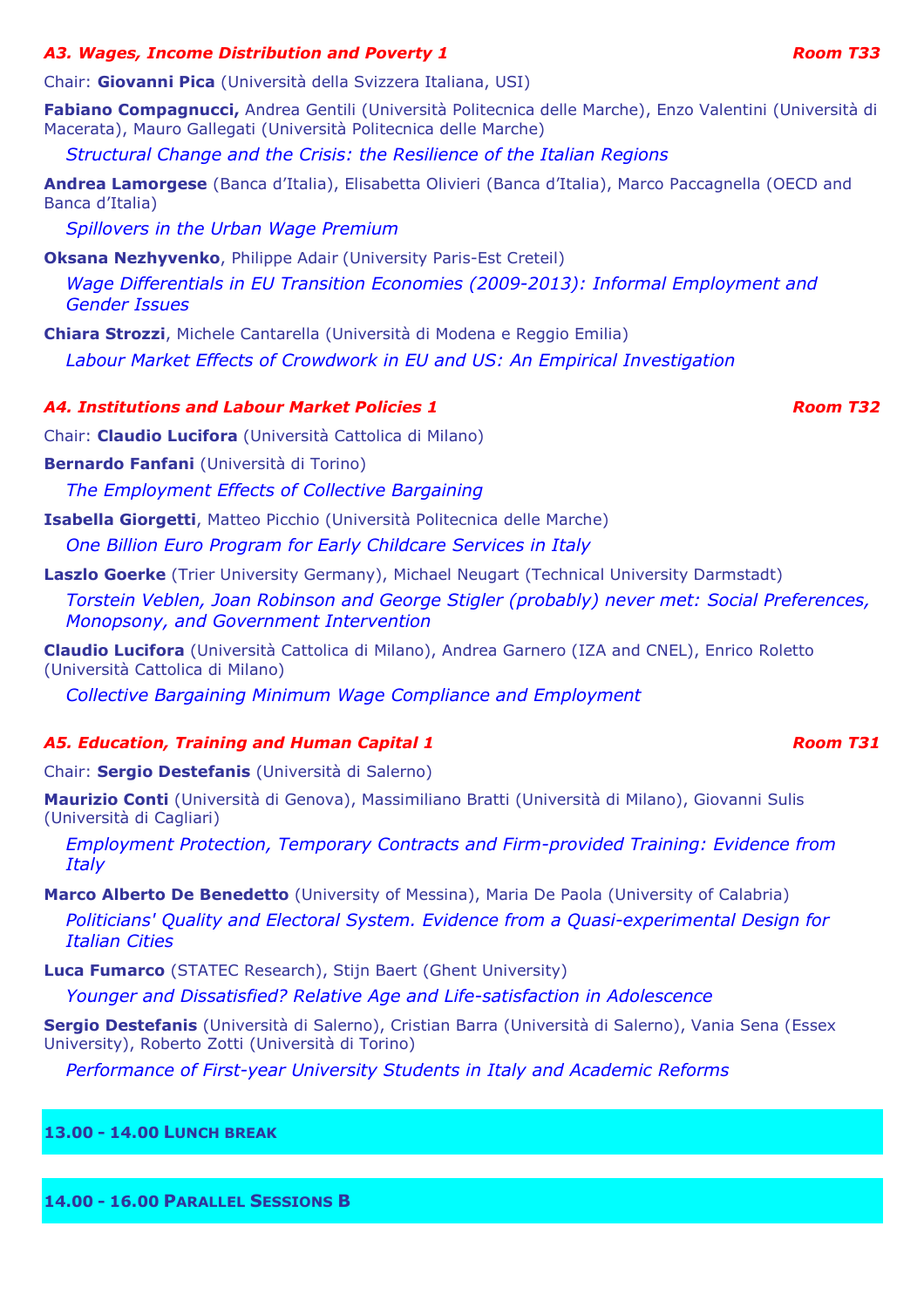# *B1. Employment, Unemployment and Matching 2* Room 737 *Room T37*

Chair: **Silvia Pasqua** (Università di Torino)

# **Ursula Jaenichen** (IAB)

*Do we Measure Employment Durations Correctly?* 

**Ilhan Ksebi**, Marco Guerrazzi (Università di Genova)

*Measuring Unemployment by means of Official Data and Administrative Records: Empirical and Theoretical Perspectives* 

**Marta Silva** (Banco de Portugal), Luís F. Martins (ISCTE-IUL)

*Job Flows and Flexibility at the Margin* 

**Silvia Pasqua**, Marianna Filandri (Università di Torino), Emanuela Struffolino (WZB Berlin)

*Being Working Poor or Feeling Working Poor? The Role of Work Intensity and Job Stability for Subjective Poverty* 

# *B2. Education, Training and Human Capital 2* and *Room T36 Room T36*

Chair: **Carmen Aina** (Università del Piemonte Orientale)

**Barbara Ermini**, Luca Papi, Francesca Scaturro (Università Politecnica delle Marche) *Over-education and Italian Ph.D Graduates during the Great Recession* 

**Andrea Ricci** (INAPP), Guido De Blasio (Banca d'Italia)

*Entrepreuner Preferences and Firm Investment* 

**Daniela Sonedda** (Università del Piermonte Orientale), Agata Maida (Università di Milano) *How to get out of the Starting Gate on the Right Foot: Employment and Earnings Effects of Investment in Human Capital* 

**Carmen Aina**, Giorgia Casalone (Università del Piemonte Orientale), Michele Raitano (Università di Roma) *Age at Graduation and Early Career Prospects* 

# *B3. Joint Session AIEL - European Commission, JRC* And Reading the Room T33 **Room T33**

Organizer and chair: **Massimiliano Bratti** (European Commission, JRC)

**Christina Felfe** (University of Würzburg), Helmut Rainer (LMU), Judith Saurer (Ifo), Thomas Siedler (University of Hamburg), Martin Kocher (IHS)

*More Opportunity, More Cooperation? The Behavioral Effects of Birthright Citizenship on Immigrant Youth* 

**Gabor Katay**, Palma Mosberger, Francesco Tucci, (European Commission, JRC)

*The Impact of EU Grants for Research and Innovation on Private Firms' Performance* 

# **Clemente Pignatti** (ILO)

*Compliance with Labour Legislation: Evidence from a Natural Experiment* 

**Giulia Santangelo**, Giulia Canzian (European Commission JRC), Josephine Foubert (Flemish Department of Work and Social Economy), Elena Claudia Meroni (European Commission JRC)

*Active Labour Market Policies in Flanders. Evaluation of the "Work Experience for Young Persons" programme*

# *B4. Invited Session "Mechanisms of intergenerational transmission"*

Organizer and chair: **Lorenzo Cappellari** (Università Cattolica di Milano)

**Antonio Dalla Zuanna**, Aline Bütikofer, Kjell G. Salvanes (Norwegian School of Economics)

*Breaking the Links: Natural Resource Booms and Intergenerational Mobility* 

**Antonio Di Paolo** (Universitàt de Barcelona), Ramon Caminal (IAE-CSIC and Barcelona GSE), Lorenzo Cappellari (Università Cattolica di Milano)

*Linguistic Skills and the Intergenerational Transmission of Language* 

*Room T32*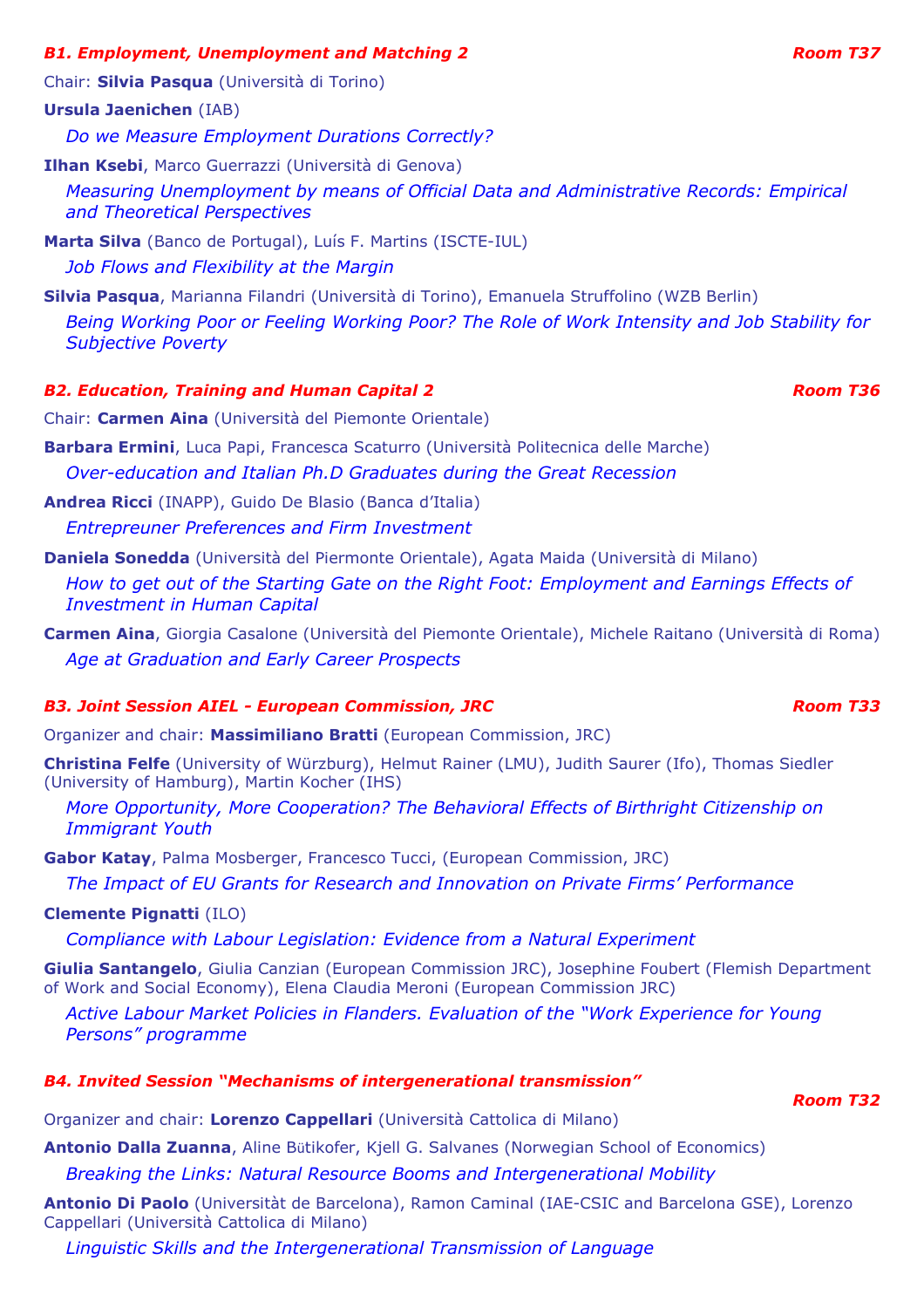**Margherita Fort**, Diana Chise, Chiara Monfardini (Università di Bologna)

*Scientifico! like Dad. On the Intergenerational Transmission of STEM Educational Choices in Italy* 

**Luca Piccoli**, Lucia Mangiavacchi (University of Balearic Islands), Steven Stillman (University of Bolzano) *Parental Drinking and Child Development* 

## *B5. Invited Session "Gender & Education" Room T30*

Organizer and chair: **Tindara Addabbo** (Università di Modena e Reggio Emilia)

**Maria Laura Di Tommaso** (Università di Torino), Anna Maccagnan (University of Exeter), Silvia Mendolia (University of Woloangong)

*The Gender Gap in Attitudes and Test Scores. Towards a New Construct of the Mathematical Capability* 

**Costanza Torricelli**, Massimo Baldini, Giovanni Gallo (Università di Modena and Reggio Emilia) *Past Income Scarcity and Current Perception of Financial Fragility* 

**Tindara Addabbo** (Università di Modena e Reggio Emilia), Maddalena Davoli (Goethe University Frankfurt), Marina Giovanna Murat (Università di Modena e Reggio Emilia)

*Is There an Immigrant-gender gap in Education? An Empirical Investigation Based on PISA Data from Italy* 

## *B6. Joint Session AIEL-AISRI Room T31*

Organizer and chair: **Riccardo Leoni** (Università di Brescia)

**Sergio Albertini**, Niccolò Casnici, Marco Castellani (Università di Brescia)

- *I fattori determinanti la contrattazione integrativa aziendale nell'industria bresciana nel periodo di crisi*
- **Fabrizio Pompei,** Mirella Damiani (Università di Perugia), Stefania Cardinaleschi (ISTAT) *Knowledge-intensive Sectors and the Role of Collective Performance-related Pay*

**Francesca Sgobbi** (Università di Bergamo)

*Tecnologie digitali e polarizzazione del lavoro in Italia*

**Riccardo Leoni** (Università di Bergamo), Laura Bisio, Stefania Cardinaleschi (Istat) *Contrattazioni integrative aziendali e produttività: nuove evidenze empiriche sulle imprese italiane* 

**16.00 - 16.30 COFFEE BREAK** 

# **16.30 - 18.30 PARALLEL SESSIONS C**

#### *C1. Institutions and Labour Market Policies 2 Room T37*

Chair: **Giovanni Sulis** (Università di Cagliari)

### **Silvia Duranti** (Irpet)

*The Youth Guarantee: A Real Opportunity for Neets?* 

**Thomas Rothe** (Institute for Employment Research), Simo Aho (University of Tampere), Regina Konle-Seidl, Thomas Rhein (Institute for Employment Research), Iben Nørup (University of Aalborg)

*Magnitude Structure and Dynamics of Chronic Unemployment in Denmark, Finland and Germany* 

**Luzius Stricker**, Moreno Baruffini (Istituto di ricerche economiche, IRE) *Collective Labour Agreements and Minimum Wages in the Swiss Main Construction Sector*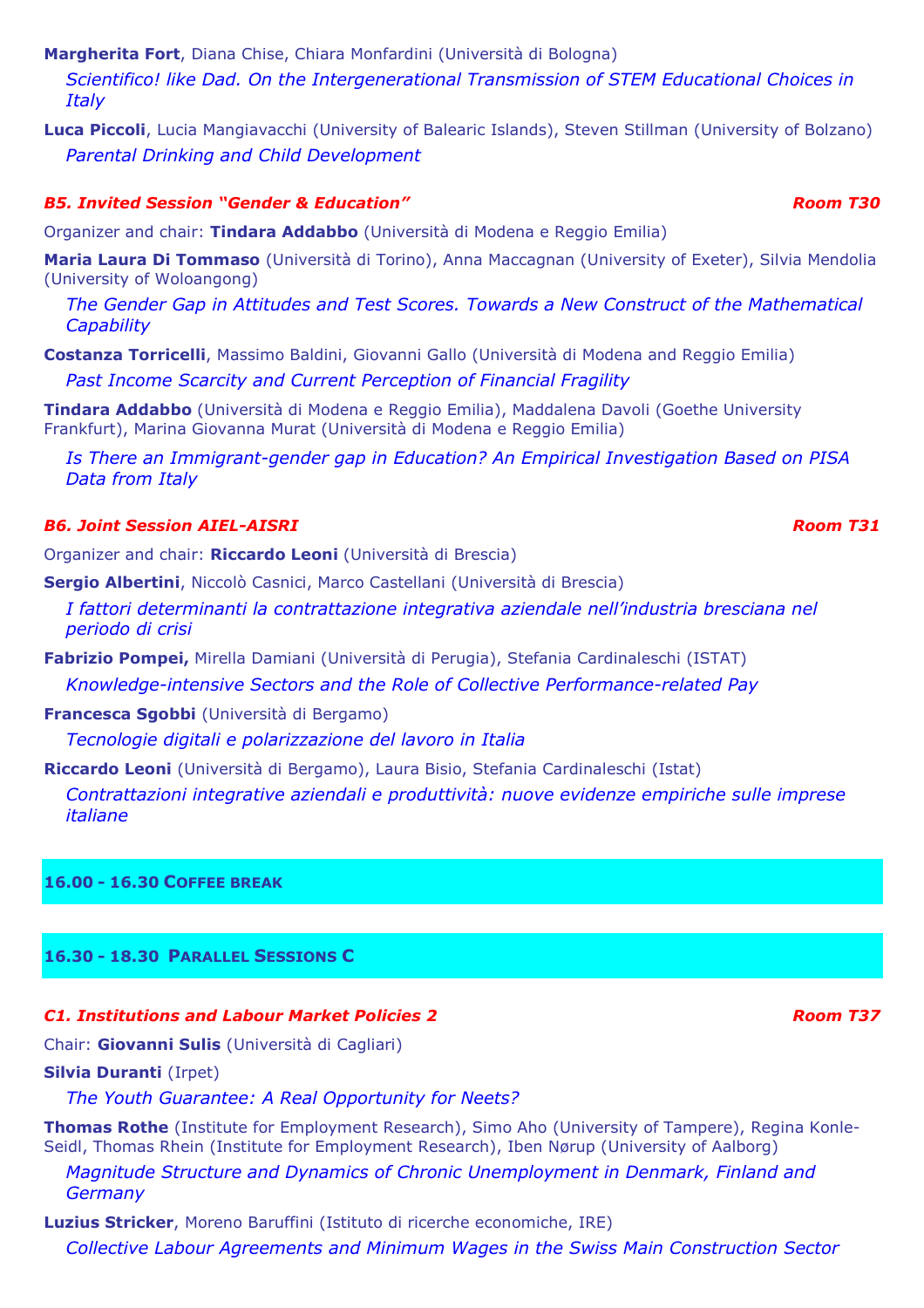**Giovanni Sulis** (Università di Cagliari), Massimiliano Bratti (Università di Milano), Maurizio Conti (Università di Genova)

*Does Reducing Employment Protection Affect Worker Training? New Firm-Level Evidence from a Labour Market Reform* 

## *C2. Education, Training and Human Capital 3 Room T36*

Chair: **Federica Origo** (Università di Bergamo)

**Irene Brunetti** (INAPP), Massimiliano Bratti (Università di Milano), Andrea Ricci (INAPP)

*Training Expenditures, Agglomeration Externalities and Productivity: Firm Level Evidence from Local Labor Markets* 

**Francesca Sgobbi** (Università di Brescia)

*The Return to Recognition of Prior Learning: An Analysis of the Portuguese Case* 

**Joachim Wolff**, Rüdiger Wapler, Katja Wolff (Institute for Employment Research)

*Do Active Labour Market Policies for Welfare Recipients in Germany Raise their Regional Outflow into Work? A Matching Function Approach* 

**Federica Origo** (Università di Bergamo), Simona Comi, Laura Pagani (Università di Milano Bicocca) *Simply the Best. The Effect of School Rank on Personality Traits* 

# *C3. Health, Working Conditions and Job Satisfaction* **Research American** Room T33

Chair: **Stefano Staffolani** (Università Politecnica delle Marche)

**Giulia Bettin** (Università Politecnica delle Marche), Agnese Sacchi (Università di Roma La Sapienza) *Health Spending in Italy: The Impact of Migrants* 

**Giulio Bosio** (Università di Bergamo), Daniela Bellani (Universitàt Pompeu Fabra) *When Robots Mean Subjective Insecurity: An Industry-level Study in Europe.* 

**Ludovica Giua**, Claudio Deiana (European Commission, JRC), Roberto Nistico (Università di Napoli Federico II)

*The Economics Behind the Epidemic: Afghan Opium Price and Prescription Opioids in the US* 

**Daria Vigani**, Claudio Lucifora (Università Cattolica di Milano), Antonio Russo (ATS Milano) *Does Prescriptive Appropriateness Reduce Health Expenditure? Main Effects and Some Unintended Outcomes*

## *C4. Joint Session AIEL-SITES Room T32*

Organizer and chair: **Fernanda Mazzotta** (Università di Salerno)

**Marinella Boccia,** Alessandra Amendola (Università di Salerno), Gianluca Mele (World Bank), Luca Sensini (Università di Salerno)

*How do Corporate Tax Incentives affect Firm-Level Performance? A Propensity Score Matching Analysis in Dominican Republic* 

**Clemente Pignatti** (ILO), Eva Van Belle (Ghent University)

*Better Together: Active and Passive Labour Market Policies in Developed and Emerging Economies* 

**Marco Stimolo**, Marcello D'Amato, Nial O'Higgins (Università di Salerno)

*Heads I win, Tail we lose. An Experimental Investigationon State-contingent Trust and Trustworthiness* 

**Fernanda Mazzotta**, Marinella Boccia, Lavinia Parisi, Anna Papaccio (Università di Salerno) *Intra Household Decision Making and Children Schooling in Malawi: the Effect of Matrilineal and Patrilineal Descent*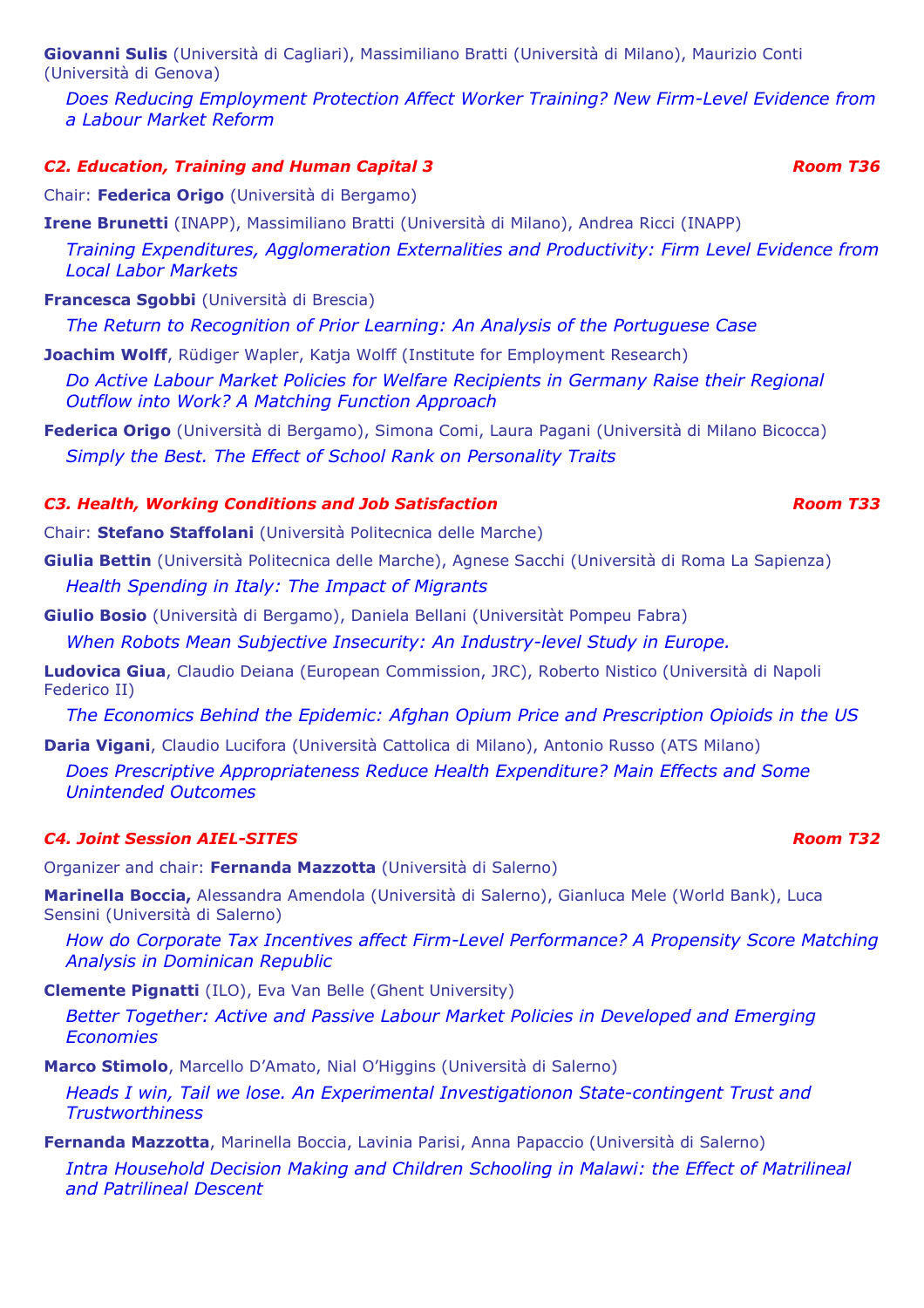### *C5. Invited Session "Retirement and health" Room T31*

Organizer and chair: **Claudio Lucifora** (Università Cattolica di Milano)

**Massimiliano Bratti**, Prince Frimpong (Università di Milano)

*Heatwaves and Child Health in Sub-Saharan Africa* 

**Simona Comi** (University of Milano Bicocca), Elena Cottini, Claudio Lucifora (Università Cattolica di Milano)

*The Effect of Retirement on Social Relationships: New Evidence from SHARE Data.* 

**Matteo Picchio** (Università Polytecnica delle Marche), Jan van Ours (Erasmus University Rotterdam)

*The Causal Effect of Retirement on Health and Happiness* 

**Marco Tonello** (Banca d'Italia), Ylenia Brilli (Università di Verona), Claudio Lucifora (Università Cattolica di Milano), Antonio Russo (Epidemiology Unit)

*Why Don't you Take a Free Shot? Free Access to Flu Vaccination and its Effects on Take-up Probability and Health* 

# **18.30 – 20.30 GUIDED WALKING TOUR OF THE HISTORIC AREA OF ANCONA WITH APERITIF IN SELECTED BARS OF THE CITY CENTER (DEPARTURE FROM THE REGISTRATION DESK)**

**20.30 SOCIAL DINNER AT THE GINEVRA RESTURANT, VIA RUPI DI VIA XXIX SETTEMBRE, 12, AND TARANTELLI PRIZES**

# **FRIDAY 21 SEPTEMBER 2018 UNIVERSITÀ POLITECNICA DELLE MARCHE, FACOLTÀ DI ECONOMIA GIORGIO FUÀ**

# **9.00 - 11.30 PARALLEL SESSIONS D**

### *D1. Gender, Family and Demographic Economics 2* and *Room T37 Room T37*

Chair: **Barbara Ermini** (Università Politecnica delle Marche)

**Sauro Mocetti**, Giacomo Roma (Banca d'Italia), Enrico Rubolino (University of Essex) *Knocking on Parents' Doors: Regulation and Intergenerational Mobility* 

**Pietro Biroli** (University of Zurich), Laura Bierut, Titus J. Galama, Kevin Thom

*Childhood Socioeconomic Status Moderates Genetic Predisposition for Peak Smoking* 

**Marco Savioli** (Università del Salento)

*Board Gender Diversity in Banks and Environmental Performance* 

**Matthew Wakefield**, Renata Bottazzi (Università di Bologna), Serena Trucchi (Università Ca Foscari di Venezia)

*Labour Supply Responses to Financial Wealth Shocks: Evidence from in Italy*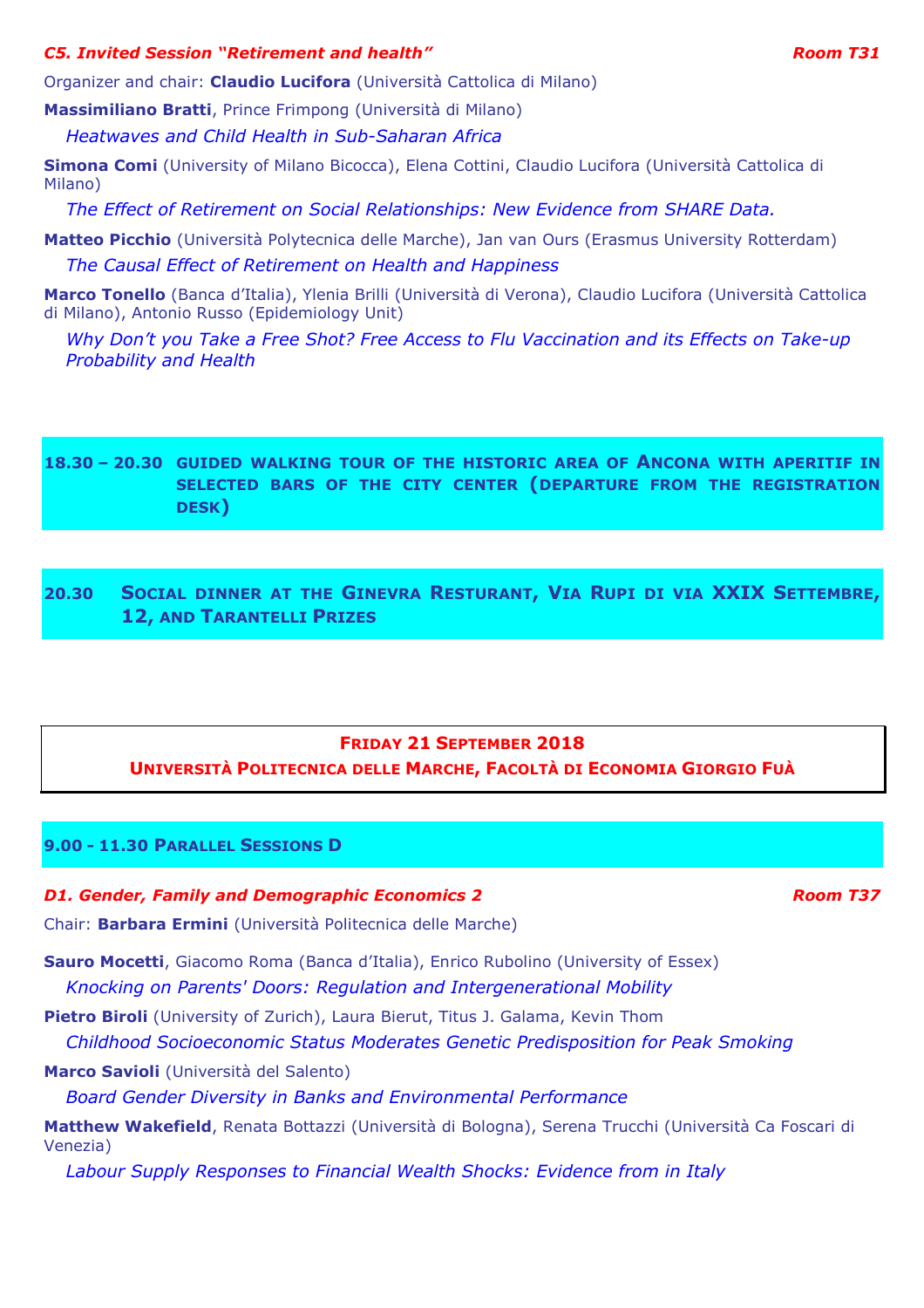### *D2. Wages, Income Distribution and Poverty 2* Application and *Poverty 2* Room 736 *Room T36*

Chair: **Chiara Mussida** (Università Cattolica del Sacro Cuore)

**Francesco Devicienti**, Bernardo Fanfani (Università di Torino), Agata Maida (Università di Milano) *Collective Bargaining and the Evolution of Wage Inequality in Italy* 

**Luca Pieroni**, Donatella Lanari (Università di Perugia), Luca Salmasi (Università Cattolica di Roma) *The Effects of Language Skills on Immigrant Employment and Wages in Italy* 

**Concetta Rondinelli** (Banca d'Italia), Agnes Kovacs (University of Oxford), Serena Trucchi (Università Ca Foscari di Venezia)

*Permanent Versus Transitory Income Shocks Over the Business Cycle* 

**Duncan Roth**, Uwe Blien (IAB), Wolfgang Dauth (University of Würzburg) *Routine Tasks and Recovery from Mass Layoffs* 

**Chiara Mussida** (Università Cattolica del Sacro Cuore), Maria Laura Parisi (Universitàdi Brescia) *Risk of Poverty in Southern Europe* 

# *D3. Migrations, globalisation and the labour market Room T31 Room T31*

Chair: **Matteo Picchio** (Università Politecnica delle Marche)

**Davide Fiaschi**, Angela Parenti (Università di Pisa), Cristina Tealdi (Heriot-Watt University)

*A New Approach to the Estimation of Selective Migration with an Application to Italy* 

**Roberto Iorio**, Sergio Destefanis (Università di Salerno), Giuseppe Mastromatteo (Università Cattolica di Milano)

*Rising Wage and Income Inequality: A Matter of Technology, Globalization, Migration or Institutional Changes? A Review of a Renewed Debate*

**Alessia Lo Turco**, Elizabeth J. Casabianca (Università Politecnica delle Marche), Daniela Maggioni (Università Cá Foscari)

*Migration and Product Sophistication in Italian Provinces* 

**Guido Neidhoefer** (ZEW), Giacomo Corneo (Freie Universität Berlin)

*Income Redistribution and Self-selection of Immigrants: Evidence from Administrative Data* 

**Ignat Stepanok** (Institute for Employment Research) *FDI and Unemployment, a Growth Perspective* 

#### *D4. Institutions and Labour Market Policies 3 Room T33*

Chair: **Lia Pacelli** (Università di Torino)

**Fabio Berton**, Chiara Ardito, Lia Pacelli (Università di Torino)

*Employment Protection Legislation and Hiring Incentives: A Tale of two Reforms* 

**Valeria Cirillo**, Andrea Ricci (INAPP)

*Gains and Losses from Fixed-term Contracts Among Heterogeneous Firms. Evidence from a Panel of Italian Firms* 

**Alina Sandor**, Gabriella Berloffa, Paola Villa (Università di Trento), Mark Smith (Grenoble Ecole de Management)

*Wrong Place at the Wrong Time? Inclusive and Exclusive Trajectories on the Youth Labour Market* 

**Sauro Mocetti**, Lucia Rizzica (Banca d'Italia)

*Regulated Occupations in Italy. Extent and Labor Market Effects* 

**Lia Pacelli**, Roberto Leombruni (Università di Torino), Monica Galizzi (University of Massachusetts Lowell) *Labor Market Liberalization and Successful Return to Work for Italian Injured Workers*